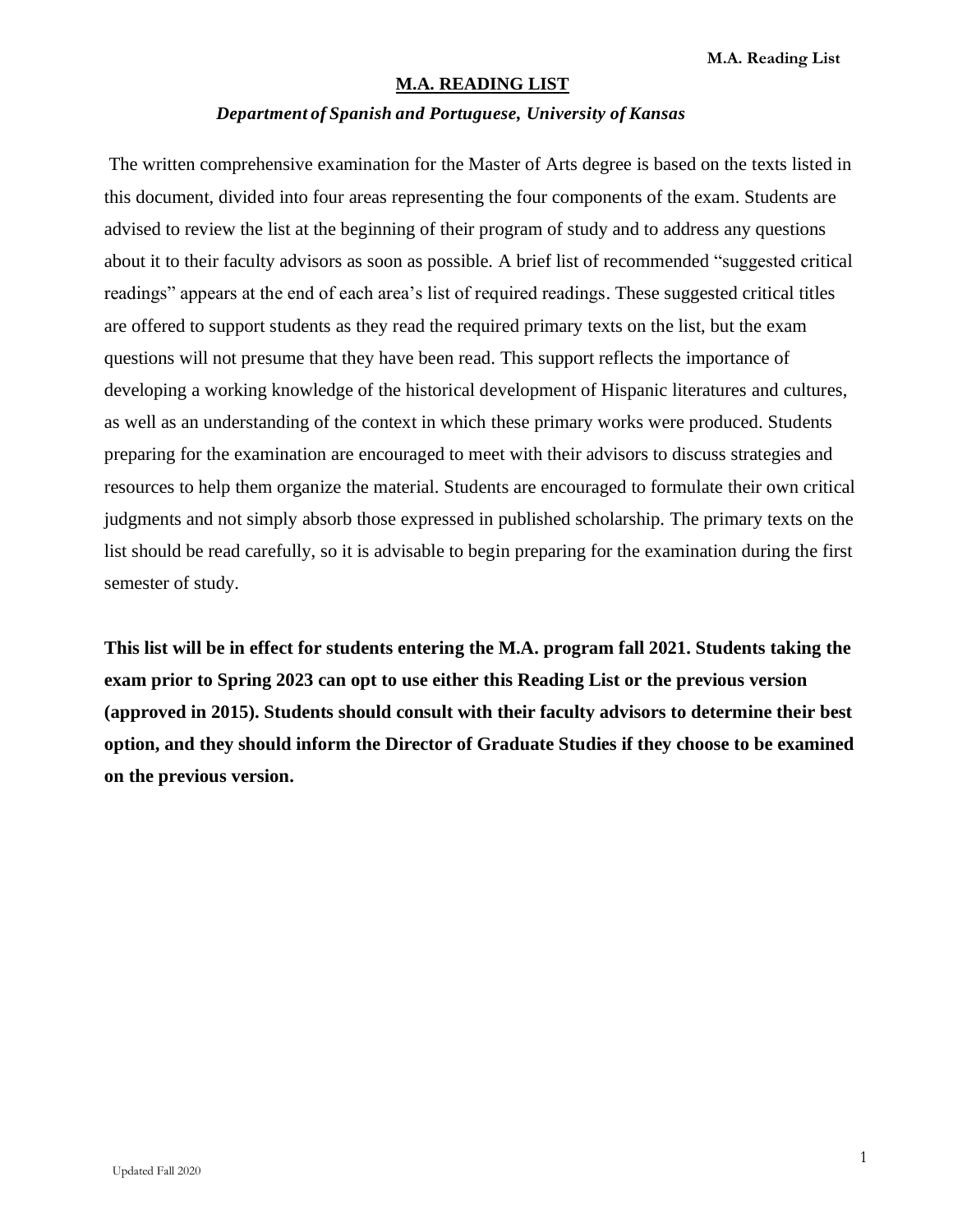# **PENINSULAR LITERATURE I**

## **MEDIEVAL**

## **Earliest literary manifestations**

- 1. *Auto de los Reyes Magos*, in *Teatro medieval: Castilla* (ed. Pérez Priego [Crítica])
- 2. *Las jarchas romances y sus moaxajas* (ed. Joseph M. Solá-Solé [Taurus, 1990]), select one of the following: Textos 1, 11, 12, or  $38<sup>a</sup>$
- 3. *Poema de mio Cid* (ed*.* Montaner [Crítica])

## **Thirteenth-Century – Revival of Learning and Castilian Hegemony**

- 1. Gonzalo de Berceo, either *Vida de Santo Domingo de Silos* (ed. Dutton [Tamesis]) or *Vida de Santa Oria* (ed. Lappin [Oxford])
- 2. Alfonso X, "el Sabio," *Cantigas de Santa María* (ed. Mettmann [Castalia]), select one of the following: 7, 10, 26, 28, 107, 165
- 3. *Libro de Apolonio* (ed. Monedero [Castalia])
- 4. Didactic Prose: either *Sendebar* (ed. David Arbesú) or *Historia de la donzella Teodor* (ed. Rivera & Rogers [Center for Medieval & Renaissance Studies])

## **Fourteenth-Century – Waning of the Middle Ages**

- 1. J. Ruiz, *Libro de buen amor* (ed. Alberto Blecua[Cátedra])
- 2. J. Manuel, *El Conde Lucanor* (ed. J. M. Blecua [Castalia]), one of the following *exemplos*: 1, 3, 5, 7, or 11

## **Fifteenth-Century – Humanism and the Emergence of New Literary Forms**

- 1. Poesía Cancioneril: *Poesía española: Edad Media, Lírica y cancioneros* (ed. Beltrán [Crítica]): Mena, texto 97; López de Mendoza, textos 83, 90, 92; Florencia Pinar, textos 194, 195
- 2. Romancero antiguo: *Romancero* (ed. Paloma Díaz-Mas [Crítica]), Textos 1, 40, 43, 66ª, 83,91.
- 3. Novela sentimental: either Diego de San Pedro, *Cárcel de amor* (ed. Parrilla [Crítica]) or Juan de Flores, *Grimalte y Gradissa* (ed. Whaley [Tamesis])
- 4. Fernando de Rojas, *Celestina* (eds. Lobera, Serés, Díaz-Más, *et al.* [Crítica])
- 5. Libros de caballerías: Garci Rodríguez de Montalvo, *Amadís de Gaula* (ed. Cacho Blecua [Cátedra]), Libros I and II.

## **EARLY MODERN**

## **Poetry**

The following selections should be read either from Elias Rivers, ed., *Renaissance and Baroque Poetry of Spain* or Elias Rivers, ed., *Poesía lírica del Siglo de Oro*:

- 1. Garcilaso de la Vega, Soneto 23, and choose either Égloga I or III
- 2. Luis de León, choose one of the following Odas: I, III, or VIII
- 3. San Juan de la Cruz, *Copla* II
- 4. Lope de Vega, Romance 12, *Rimas sacras* I, and choose one of the following sonnets: 1, 71, 78, or188
- 5. Luis de Góngora, sonnets 54 and166
- 6. Francisco de Quevedo, "Poderoso caballero es don Dinero" and choose one of the following sonnets: 3, 471, 522, or 850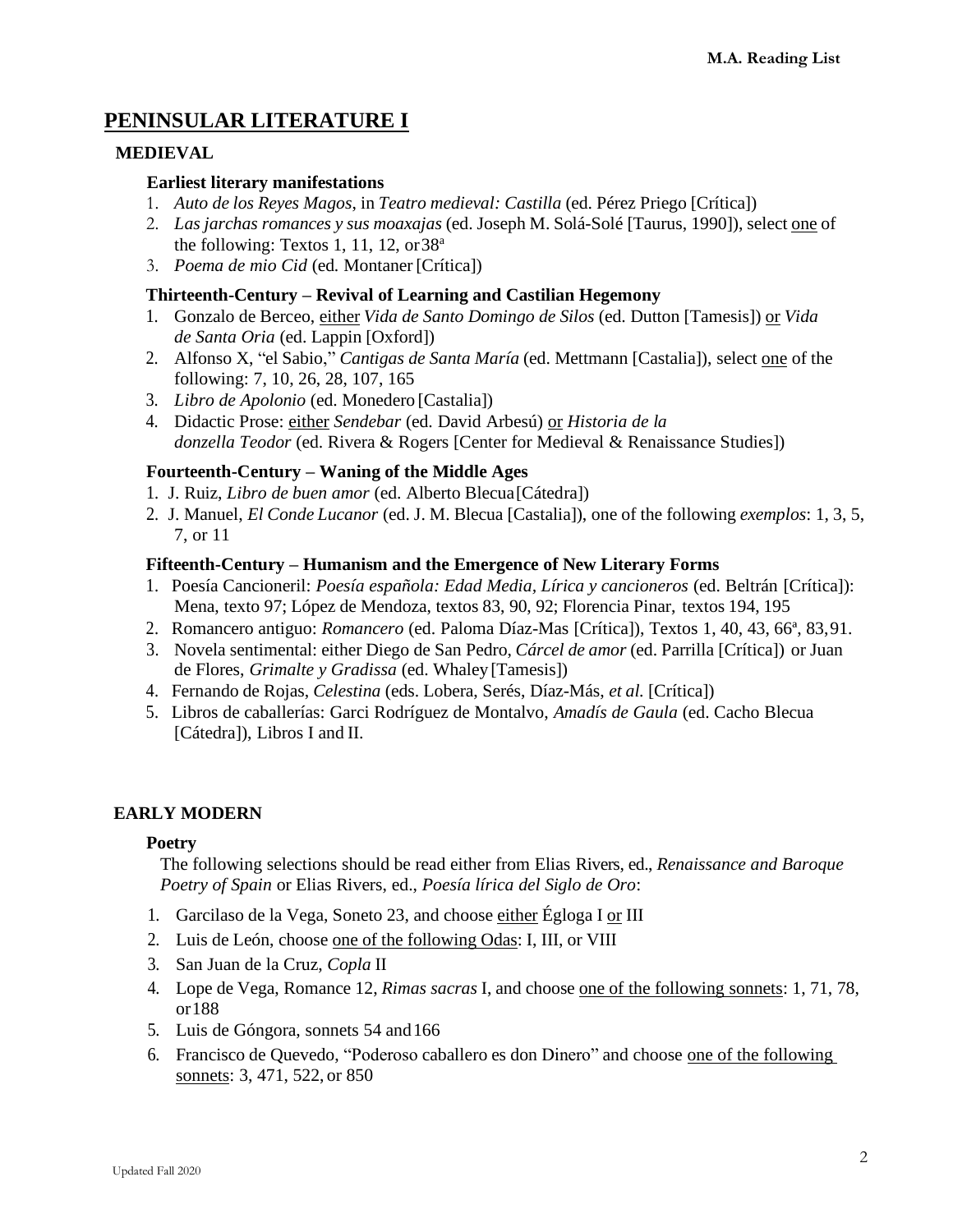### **Prose Fiction**

- 1. Miguel de Cervantes, *Don Quijote* (complete) and the *Prólogo* and any one *novela* in the *Novelas ejemplares*
- 2. María de Zayas, one *novela* and frame of student's choosing in *Novelas amorosas y ejemplares*  (ed. Julián Olivares) and one *desengaño* and frame of student's choosing in *Desengaños amorosos* (ed. Alicia Yllera [Cátedra, 1993])
- 3. Juan Pérez de Montalbán, any one novela from *Sucesos y prodigios de amor*

#### **Picaresque**

- 1. *Lazarillo de Tormes*(complete)
- 2. Choose one of the following:
	- (a) Mateo Alemán, *Guzmán de Alfarache*: "Al vulgo," "Del mismo al discreto lector," and chapters 1 & 2 from the *Libro primero*
	- (b) Francisco de Quevedo, *El buscón*: "Al lector," chapters 1-2 from the *Libro primero*
	- (c) *La pícara Justina*, prólogo al lector and *Libro primero*

#### **Nonfiction (Advice Works and Life Writing)**

Choose one of the following:

- (a) Baltasar Gracián, from *Oráculo manual y arte de prudencia*, aforismos xxvi-xxxv, cxxv-cxxx, ccv-ccxiv
- (b) Luis de León, from *La perfecta casada*, *Prólogo* ("Del Maestro Fray Luis de León a doña María Varela Osorio"), chapters 1-2, 12, and 16
- (c) Teresa de Ávila from *Libro de la vida*, preliminary section entitled "La vida de la Santa Madre Teresa de Jesús," chapters 1, 2, and the *Epílogo*

#### **Theater**

Lope de Vega, *La dama boba* and *Fuenteovejuna* Miguel de Cervantes, "El retablo de las maravillas" Pedro Calderón de la Barca, *La vida es sueño* (*comedia*) and *El gran teatro delmundo* Tirso de Molina, *El burlador de Sevilla* María de Zayas, *La traición en la amistad* Ana Caro, *Valor, agravio, y mujer*

#### SUGGESTED CRITICAL READINGS

These critical interventions are not required, yet they could enhance your understanding of the period and movements, and more importantly of the texts and their relevance.

Bouza, Fernando, *Corre manuscrito* (Marcial Pons Historia) Dagenais, John, *The Ethics of Reading in Manuscript Culture* (U of Princeton P) Elliot, J. H., *Imperial Spain, 1469-1716* (Penguin). (For the historical context of Iberia during this period) Johns, Adrian, *The Nature of the Book* (U of Chicago P) Weiss, Julian, *The 'Mester de clerecía': Intellectuals and Ideologies in Thirteenth-Century Castile* (Tamesis Books)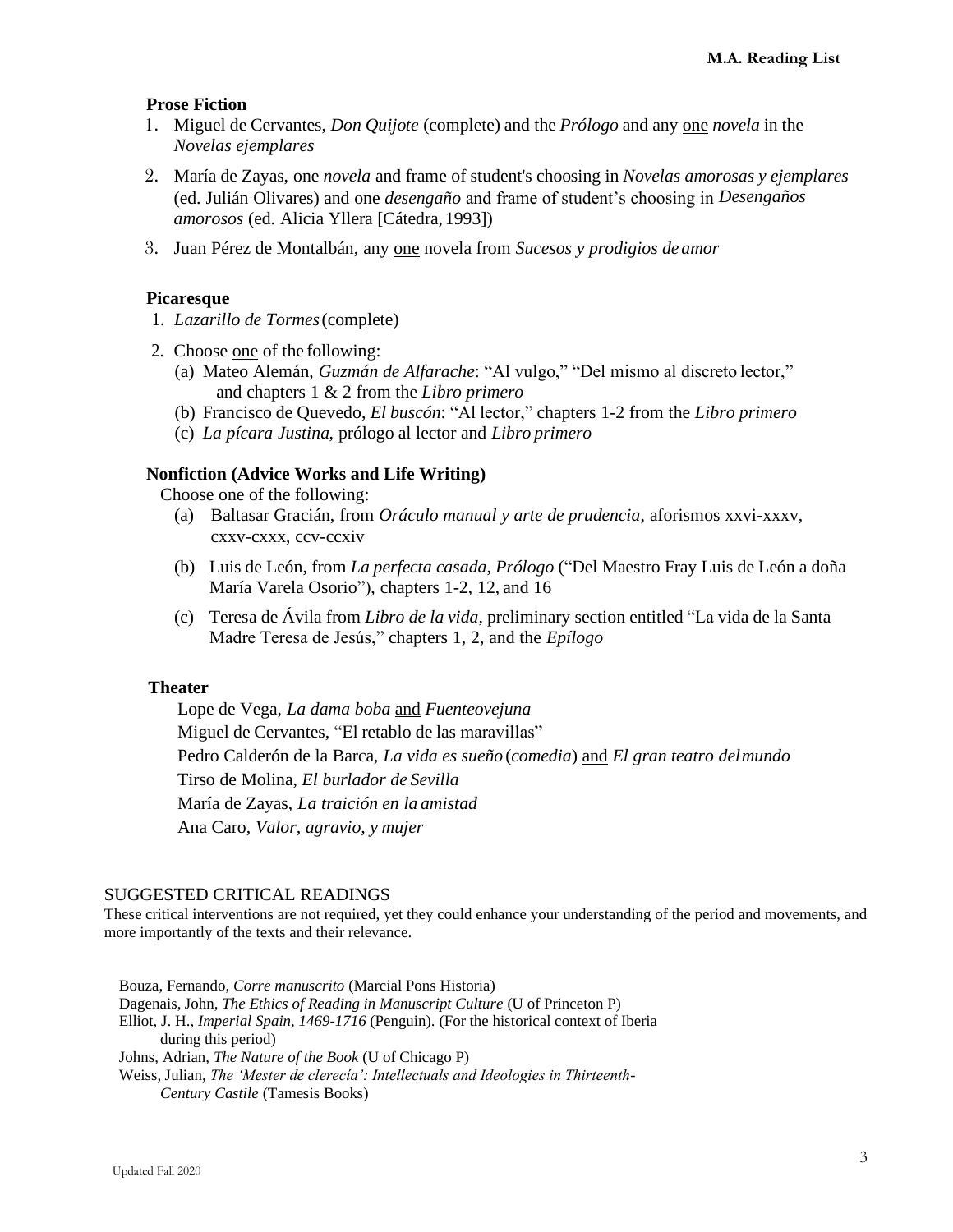# **PENINSULAR LITERATURE II (SIGLOS XVIII-XXI)**

## **Poetry**

- 1. Gustavo Adolfo Bécquer, *Rimas* 1, 3, 47, 53, 67
- 2. Antonio Machado, "Yo voy soñando caminos," "Retrato," "Campos de Soria"
- 3. Juan Ramón Jiménez, "Mariposa de luz," "El viaje definitivo," "El nombre conseguido de los nombres"
- 4. Jorge Guillén, "Más allá," "Muerte a lo lejos"
- 5. Pedro Salinas, *La voz a ti debida*, "Para vivir no quiero . . .," "Las oyes como piden realidades"
- 6. Federico García Lorca, "Sorpresa," "Romance de la luna, luna," "Romance sonámbulo," "La aurora"
- 7. Luis Cernuda, "No decía palabras," "Otra vez, con sentimiento"
- 8. María Victoria Atencia, "1 de diciembre," "Marta y María"
- 9. Claudio Rodríguez, "Siempre la claridad viene del cielo," "Espuma"
- 10. Jaime Gil de Biedma, "El juego de hacer versos," "Pandémica y celeste"
- 11. Antonio Gamoneda, "Descripción de la mentira"
- 12. José Angel Valente, "Paisaje con pájaros amarillos"
- 13. Pere Gimferrer, "Oda a Venecia ante el mar de los teatros"
- 14. Ana Rossetti, "Chico Wrangler" and "Calvin Klein, Underdrawers"

## **Prose**

- 1. Clarín, *La regenta*
- 2. Emilia Pardo Bazán, *Los pazos de Ulloa* or *Insolación*
- 3. Benito Pérez Galdós, *La desheredada*
- 4. Ramón del Valle Inclán, *Sonata de otoño*
- 5. Miguel de Unamuno, *Niebla*
- 6. Azorín, *La voluntad* or Pío Baroja, *El árbol de la ciencia*
- 7. Camilo José Cela, *La familia de Pascual Duarte* or Carmen Laforet, *Nada*
- 8. Camilo José Cela, *La colmena*
- 9. Luis Martín Santos, *Tiempo de silencio*
- 10. Carmen Martín Gaite, *El cuarto de atrás*, or Eduardo Mendoza, *La verdad sobre el caso Savolta*
- 11. Adelaida García Morales, *El silencio de las sirenas* or Antonio Muñoz Molina, *Beltenebros* or Javier Marías, *Corazón tan blanco*

#### **Non-Fiction Prose**

- 1. José Ortega y Gasset, *Meditaciones del Quijote*
- 2. Federico García Lorca, *Juego y teoría del duende*

#### **Theater**

- 1. Leandro Fernández de Moratín, *El sí de las niñas*
- 2. José Zorrilla, *Don Juan Tenorio* or El Duque de Rivas, *Don Alvaro o la fuerza delsino*
- 3. Ramón del Valle Inclán, *Luces de bohemia*
- 4. Federico García Lorca, *Bodas de sangre*
- 5. Antonio Buero Vallejo, *El tragaluz* or *Historia de una escalera*
- 6. Paloma Pedrero, *Resguardo personal*

#### SUGGESTED CRITICAL READINGS

These critical interventions are not required, yet they could enhance your understanding of the period and movements, and more importantly of the texts and their relevance.

*Estudios sobre la poesía de Lorca*, Ed. Luis Fernández Cifuentes

Michael Iarocci, intro + chapter 1 of *Properties of Modernity* (for an introduction to Spanish Romanticism) Jo Labanyi, *Gender and Modernization in the Spanish Realist Novel* Jonathan Mayhew, *The Poetics of Self-Consciousness: Twentieth Century Spanish Poetry*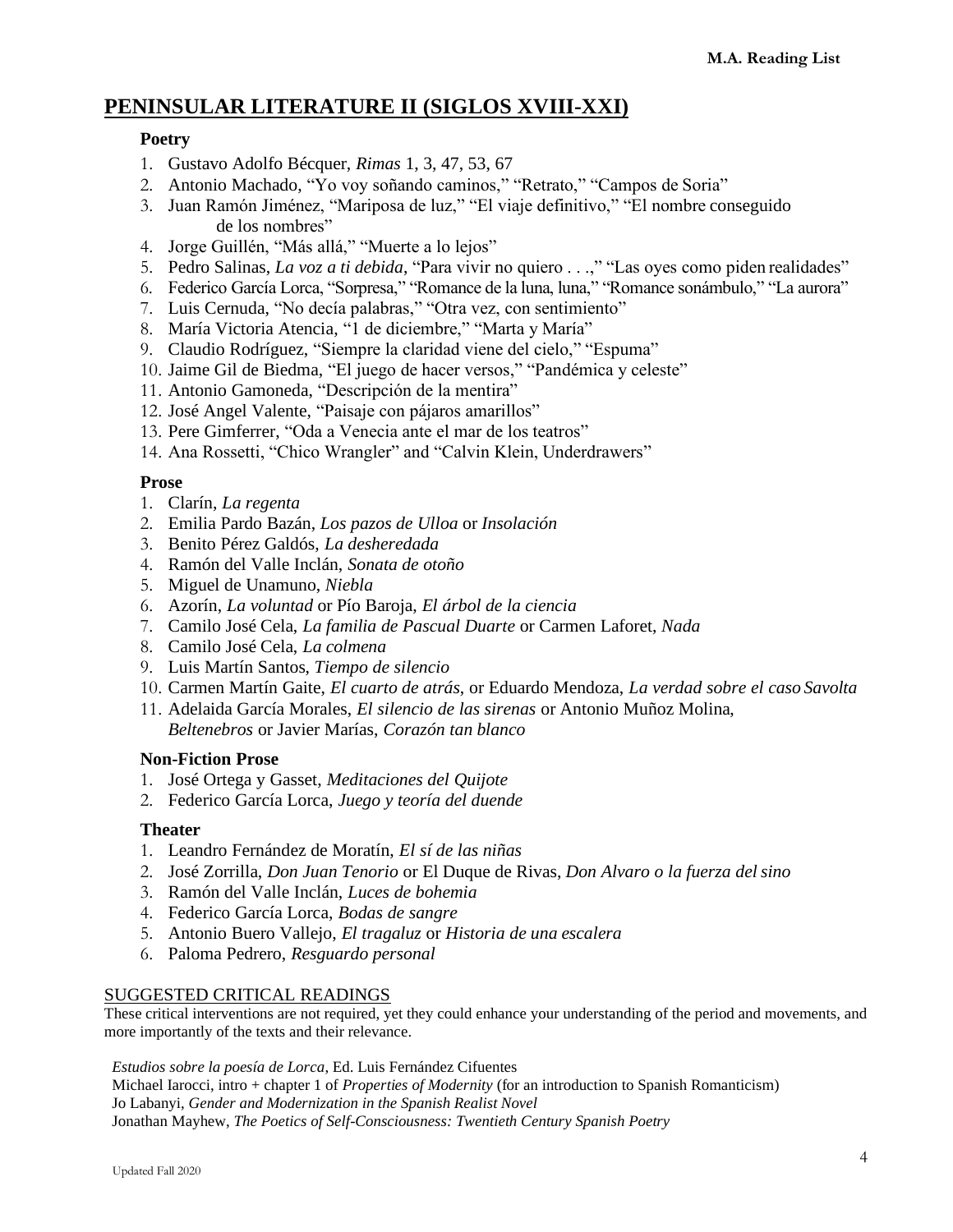## **SIGLOS XV-XVII**

#### **Spanish, Amerindian and Mestizo Discourses**

- 1. *Popol Wuj*
- 2. Selections from *La visión de los vencidos*, ed. Miguel León Portilla
- 3. Cristóbal Colón, "Carta a Luis de Santángel" and "Relación del tercer viaje"
- 4. Bartolomé de las Casas, *Brevísima relación de la destrucción de las Indias* (Carta al Rey, Prólogo y "De la Isla de la Española")
- 5. Hernán Cortés, *Segunda carta de relación*
- 6. Bernal Díaz del Castillo, *Historia verdadera de la conquista de la Nueva España*, "nota preliminar" and chapters I, XXVII, XXIX, XXXVI, XXXVII, LXXXVII, LXXXVIII, XCI
- 7. El Inca Garcilaso de la Vega, *Comentarios reales*: Proemio, Libro I, Libro IV

#### **Barroco de Indias**

- 1. Sor Juana Inés de la Cruz, *Respuesta de la poetisa a la muy ilustre Sor Filotea de la Cruz*, "Primero sueño", "Hombres necios que acusáis," "¿Cuándo, númenes divinos?," "Este, que ves, engaño colorido," "Rosa divina que en gentil cultura," "Detente, sombra de mi bien esquivo," and "Al que ingrato me deja, busco amante"
- 2. Juan del Valle y Caviedes, "Para labrarse fortuna en los palacios," "Privilegios del pobre," and "A una persona grave que era amigo de negras vistiéndose de negro"

#### **SIGLOS XVIII-XIX**

#### **Enlightenment**

- 1. José María Heredia, "En el teocali de Cholula" and "Al Niagara"
- 2. Simón Bolívar, "Carta de Jamaica"
- 3. Andrés Bello, "Silva a la agricultura de la zona tórrida"

#### **Romanticism and realism**

- 1. Select three:
	- a. Jorge Isaacs, *María*
	- b. Gertrudis Gómez de Avellaneda ("Al partir," "Vuelta a la patria," *Sab*)
	- c. Cirilo Villaverde, *Cecilia Valdés*
	- d. Any two "tradiciones" by Ricardo Palma
	- e. Clorinda Matto de Turner, *Aves sin nido*
- 2. Esteban Echeverría, "El matadero"
- 3. Domingo Faustino Sarmiento, *Facundo*, "Introducción" and chapters 1, 2, 5
- 4. José Hernández, *Martín Fierro*
- 5. Juan Francisco Manzano, *Autobiografía de un esclavo*

#### **Modernismo/1880-1910**

- 1. José Enrique Rodó, "Ariel"
- 2. José Martí, *Versos sencillos*: I, V, XXIV, XXXIX, XLV; *Versos libres*: "Copa con alas," "Dos patrias," "Nuestra América," and "Coney Island"
- 3. Rubén Darío, "Autumnal," "Venus," "Era un aire suave," "Yo soy aquel," "Canción de otoño en primavera," "A Roosevelt" and "Lo fatal"
- 4. Manuel Gutiérrez Nájera, "La duquesa Job" and "Non omnis moriar"
- 5. Julián del Casal, "Salomé" and "Neurosis"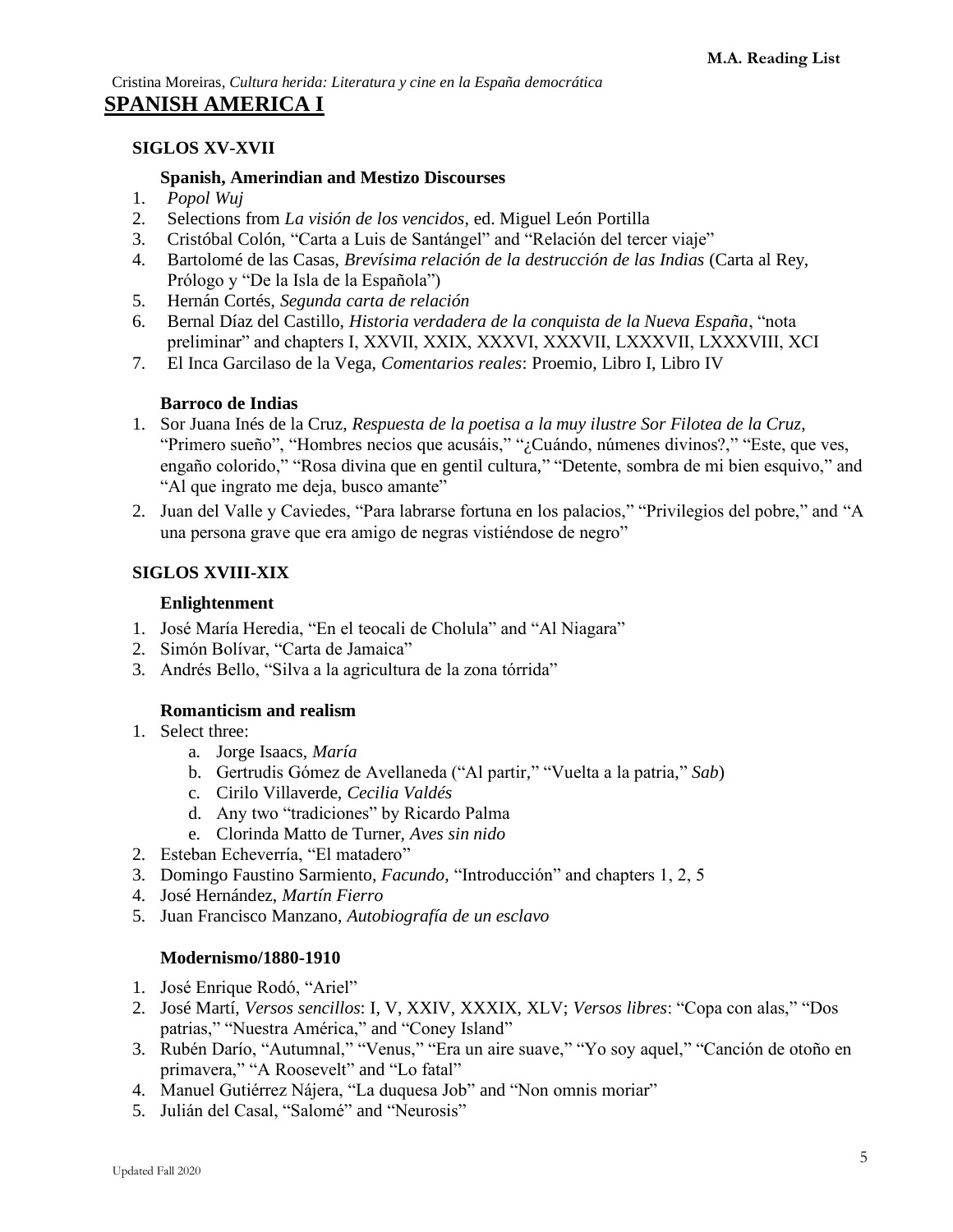#### SUGGESTED CRITICAL READINGS

These critical interventions are not required, yet they could enhance your understanding of the period and movements, and more importantly of the texts and their relevance.

Adorno, Rolena. *The Polemics of Possession in Spanish American Narrative* 

Castro-Klaren, Sara, ed. *A Companion to Latin American Literature and Culture.* Essays by Mignolo, Rabasa, Cortés, Costigan, Castro-Klaren, McKnight, Gómez, Shumway, and Poblete

Cornejo Polar, Antonio. *Escribir en el aire: Ensayo sobre la heterogeneidad sociocultural en las literaturas andinas*. González Echevarría, Roberto, and Enrique Pupo-Walker (eds). *The Cambridge History of Latin American Literature*, Vol. 1 Mignolo, Walter. *The Darker Side of the Renaissance*

Rama, Ángel. *La ciudad letrada*

Sommer, Doris. *Foundational Fictions: The National Romances of Latin America*

*The New Social Theory Reader*, eds. Seidman and Alexander. Selections: Michel Foucault, "Power/Knowledge," Benedict Anderson, "Imagined Communities," and Edward Said, "Orientalism"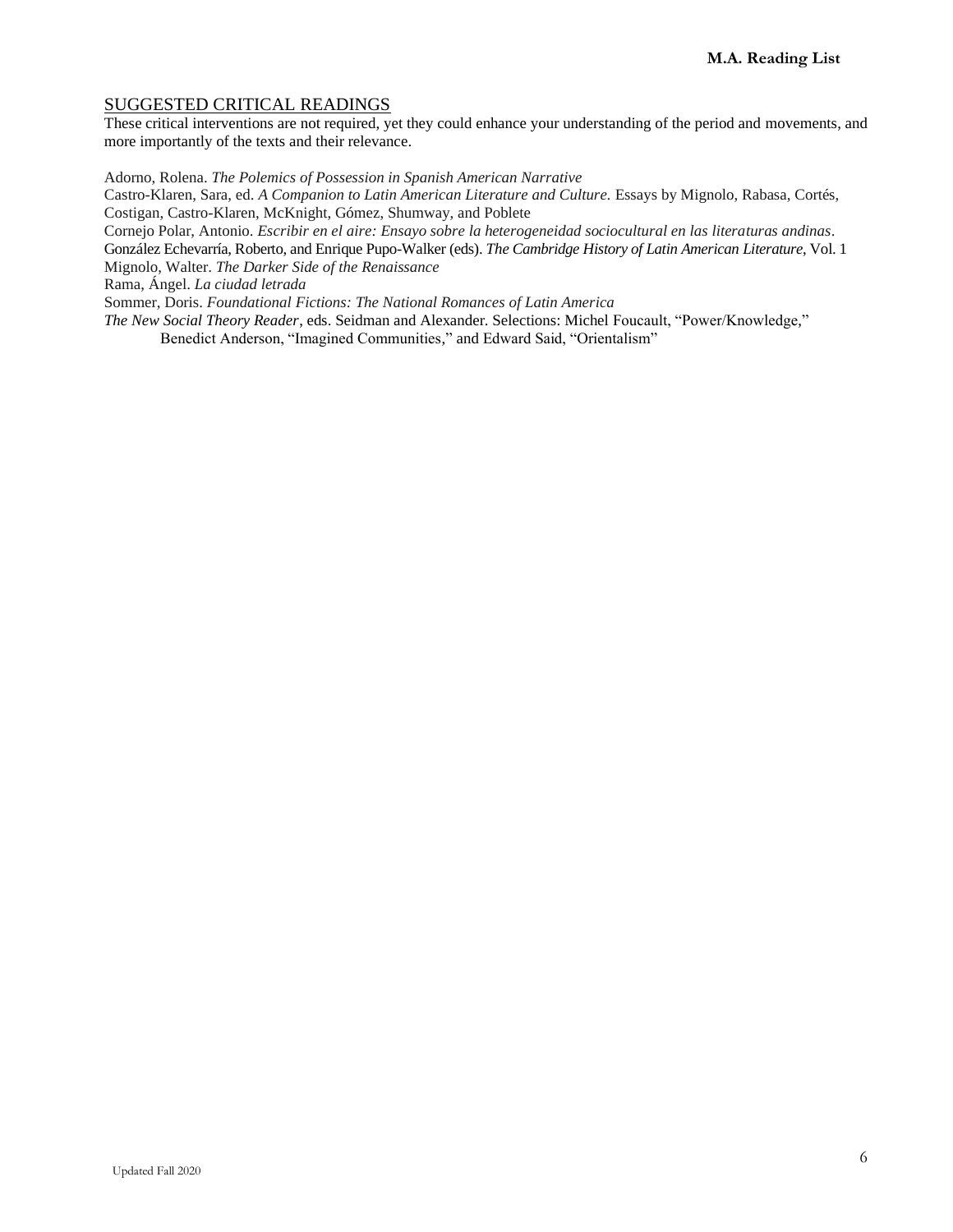# **SPANISH AMERICA II**

## **SIGLO XX**

- 1. Mariano Azuela, *Los de abajo*
- 2. Florencio Sánchez, *Barranca abajo*; *La gringa*; or *M'hijo el dotor* (choose one)

## **Novelas de la tierra**

- 1. Two of the following:
	- Teresa de la Parra, *Las memorias de Mamá Blanca*
	- Ricardo Güiraldes, *Don Segundo Sombra*
	- Rómulo Gallegos, *Doña Bárbara*
	- José Eustasio Rivera, *La vorágine*

### **Poesía después del modernismo**

- 1. Alfonsina Storni, two poems from *Mascarilla y trébol*
- 2. Gabriela Mistral, "Los sonetos de la muerte"; one poem from "Materias" section of *Tala*; two poems from "Locas mujeres" section of *Lagar*
- 3. Leopoldo Lugones, two poems from *Lunario sentimental*

## **Vanguardismo**

- 1. María Luisa Bombal, *Última niebla* or Nellie Campobello, *Cartucho*
- 2. Roberto Arlt, *El juguete rabioso* or *Los siete locos*
- 3. Miguel Ángel Asturias, Introduction ("Guatemala" and "Ahora que me acuerdo") and <u>one</u> story from *Leyendas de Guatemala*
- 4. Vicente Huidobro, "Arte poética" and *Altazor* ("Prólogo" and Cantos I, III, IV, VII)
- 5. Pablo Neruda, two poems from *Residencia en la tierra* and one from *Tercera residencia*
- 6. César Vallejo, two poems each from *Los heraldos negros*; *Poemas humanos*, and *Trilce*
- 7. Nicolás Guillén, three poems from *Sóngoro cosongo y otros poemas*

## **Nueva narrativa**

1. Two of the following:

Juan Rulfo, *Pedro Páramo* José María Arguedas, *Los ríos profundos* Jorge Luis Borges, three stories from *Ficciones* Alejo Carpentier, *El reino de este mundo* or *El siglo de las luces*

### **Teatro**

1. Three of the following:

Rodolfo Usigli, *El gesticulador* or *Corona de sombra* René Marqués, *Los soles truncos* Emilio Carballido, *Yo también hablo de la rosa* Alejandro Ricaño, *Más pequeños que el Guggenheim*

## **Boom (Prosa)**

- 1. Two of the following:
	- Gabriel García Márquez, *Cien años de soledad* Julio Cortázar, *Rayuela* Carlos Fuentes, *La muerte de Artemio Cruz* or *Aura* Mario Vargas Llosa, *La ciudad y los perros* or *La casa verde*
- 2. Two of the following:
	- Elena Garro, *Los recuerdos del porvenir*
	- Rosario Castellanos, *Balún Canán* or *Oficio de tinieblas*
	- Claribel Alegría, *Cenizas de Izalco*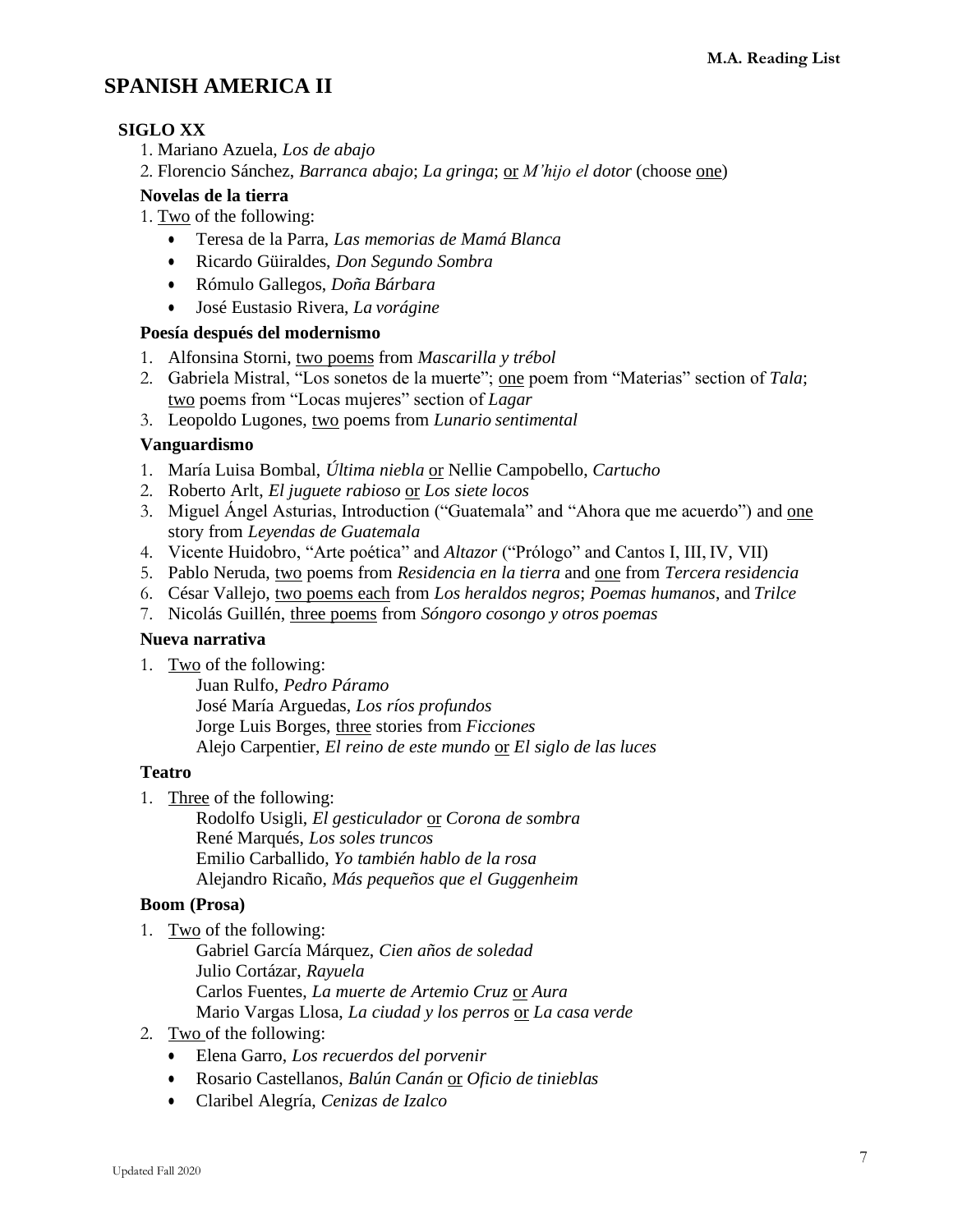### **Neovanguardia**

- 1. Jorge Díaz, *El cepillo de dientes* or José Triana, *La noche de los asesinos*
- 2. Griselda Gambaro, *Los siameses* or *Información para extranjeros*

## **Posboom-Posmodernidad**

- 1. One of the following:
	- Luisa Valenzuela, *Cola de lagartija* Ricardo Piglia, *Respiración artificial* Guillermo Cabrera Infante, *Tres tristes tigres* César Aira, *La liebre*
- 2. Rigoberta Menchú, *Me llamo Rigoberta Menchú*
- 3. Domitila Barrios de Chungara, *Si me permiten hablar*…
- 4. One of the following:

Manuel Puig, *El beso de la mujer araña* Diamela Eltit, *Lumpérica* Roberto Bolaño, *Los detectives salvajes* or *Estrella distante*

- 5. Any one play by Sabina Berman or Marco Antonio de Parra.
- 6. One of the following: Rolando Hinojosa, *Dear Rafe* Rudolfo Anaya, *Bless me Última* Ana Castillo, *So Far from God*
- 7. Gloria Anzaldúa, *Borderlands/La frontera*

## **Poesía a partir de mitad del siglo XX**

- 1. Pablo Neruda, two *Odas elementales*
- 2. Nicanor Parra, three poems from *Poesía y antipoesía*
- 3. Octavio Paz, "Piedra de sol"
- 4. Rosario Castellanos, two poems from *Poesía no eres tú*
- 5. Ernesto Cardenal, "Hora cero"
- 6. Alejandra Pizarnik, two poems from *El infierno musical*
- 7. Antonio Cisneros, "Karl Marx died 1883"
- 8. Coral Bracho, "En esta oscura mezquita tibia"
- 9. Raúl Zurita, two poems from *Anteparaíso*
- 10. Néstor Perlongher, "Cadáveres"
- 11. Washington Cucurto, two poems from *Cosa de negros*
- 12. Victoria Guerrero Peirano, two poems from *Documentos de barbarie*
- 13. Luis Felipe Fabre, two poems from *La sodomía en la Nueva España*
- 14. Germán Carrasco, two poems from *Calas*